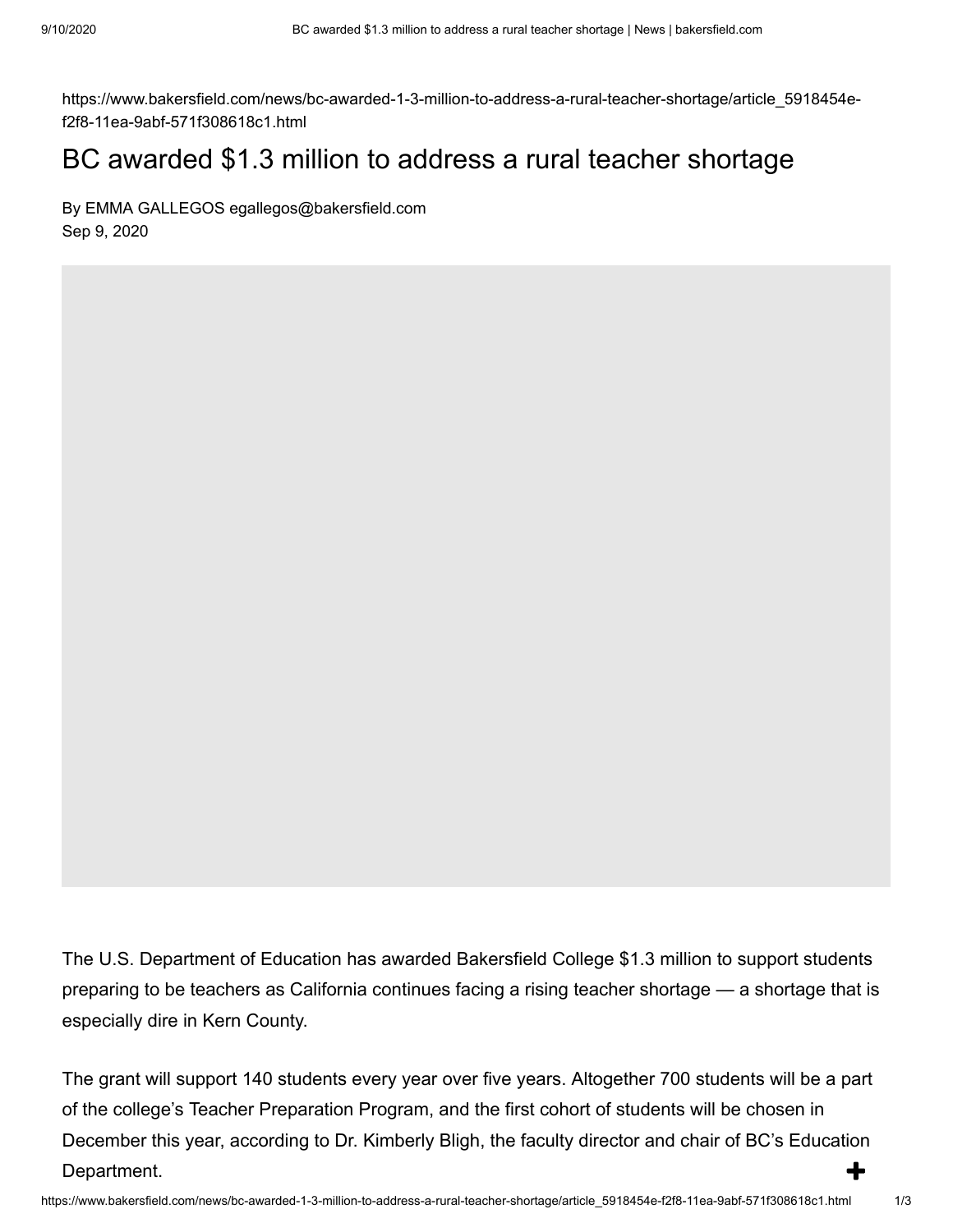The award is targeted at first-time college students and first-generation college students who want to be teachers but may need some extra academic support over their two years at BC.

"The idea is to get more diversity in the teaching field so that it better reflects our population," Bligh said.

Many rural counties in California, like Kern and Tulare, don't have teaching ranks that reflect the communities they work in. But Bligh says that students who come into community colleges do, and this program allows Bakersfield College to support students who are uniquely qualified to educate the population they grew up in.

"They understand the community's needs; they understand the culture," Bligh said.

The program will ensure these students are on the right with their pre-credential coursework, and that they are able to get into all the classes they need to, Bligh said. There will be networking events and college visits so students can figure out where they want to go when they finish their coursework at BC. There will be help preparing for CBEST and CSET tests, which are required for teaching credentials.

They will get a lot of advising and mentoring along the way, too, Bligh said. Those students will receive extra support not just from the college's Education Department but from counselors, librarians, academic support and financial aid staff. Financial support is particularly important for these students, since many of them come from high-poverty backgrounds; the program wants to make sure that these students graduate without going into debt.

"This is going to take the whole village," Bligh said. "That's what's exciting about this sort of program, it's not a silo."

The program may also help address the shortage of STEM teachers in Kern County. Many students interested in a single-subject credential to teach in junior high or high school aren't flagged by 2-year or even 4-year colleges, since they are more focused on their majors and usually don't need to focus on their credential until later. STEM majors with an interest in teaching can join the program, too, to make sure they're on the right track to become a teacher.

For more information on the Teacher Preparation Pathway at BC, visit [www.bakersfieldcollege.edu/teacherpathways.](http://www.bakersfieldcollege.edu/teacherpathways)

## MORE INFORMATION